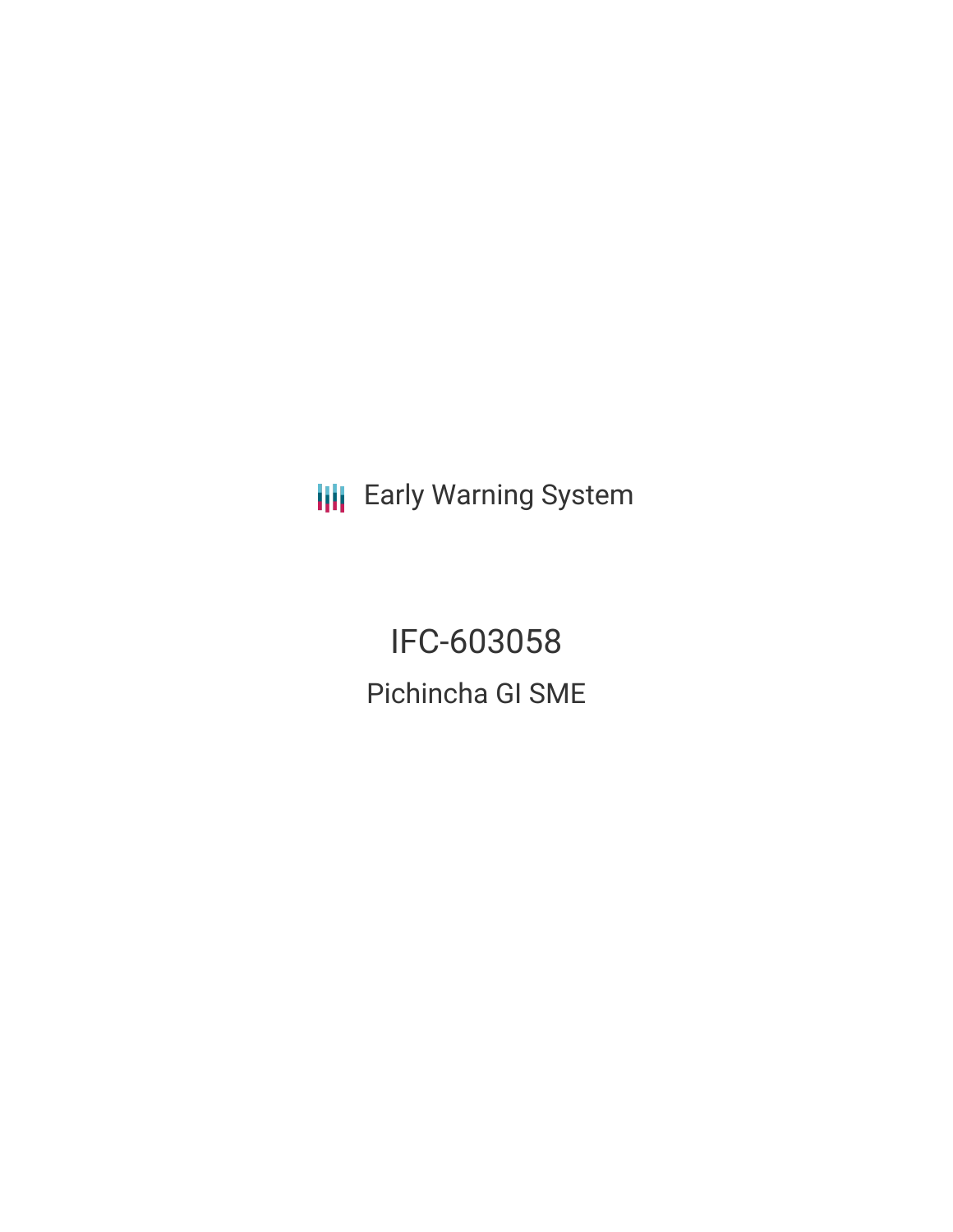# **Quick Facts**

| <b>Countries</b>               | Ecuador                                 |
|--------------------------------|-----------------------------------------|
| <b>Financial Institutions</b>  | International Finance Corporation (IFC) |
| <b>Status</b>                  | Active                                  |
| <b>Bank Risk Rating</b>        | U                                       |
| <b>Voting Date</b>             | 2018-02-19                              |
| <b>Borrower</b>                | Banco Pichincha C.A.                    |
| <b>Sectors</b>                 | Finance                                 |
| <b>Investment Amount (USD)</b> | \$365.00 million                        |
| <b>Project Cost (USD)</b>      | \$365.00 million                        |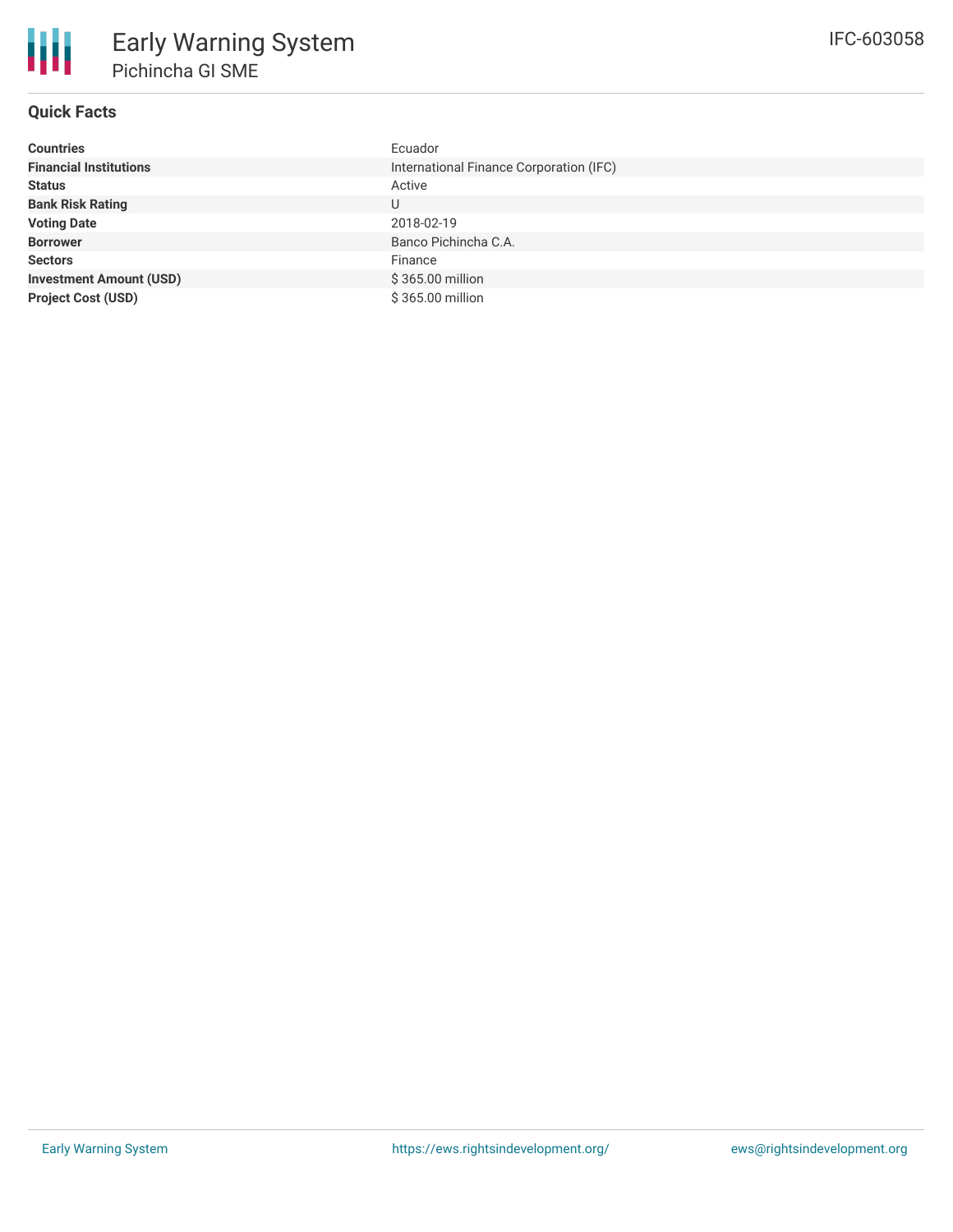

## **Project Description**

The project include support in the following aspects: (i) optimize SME's credit process with focus on loan origination and (ii) strengthen the Client's SME business management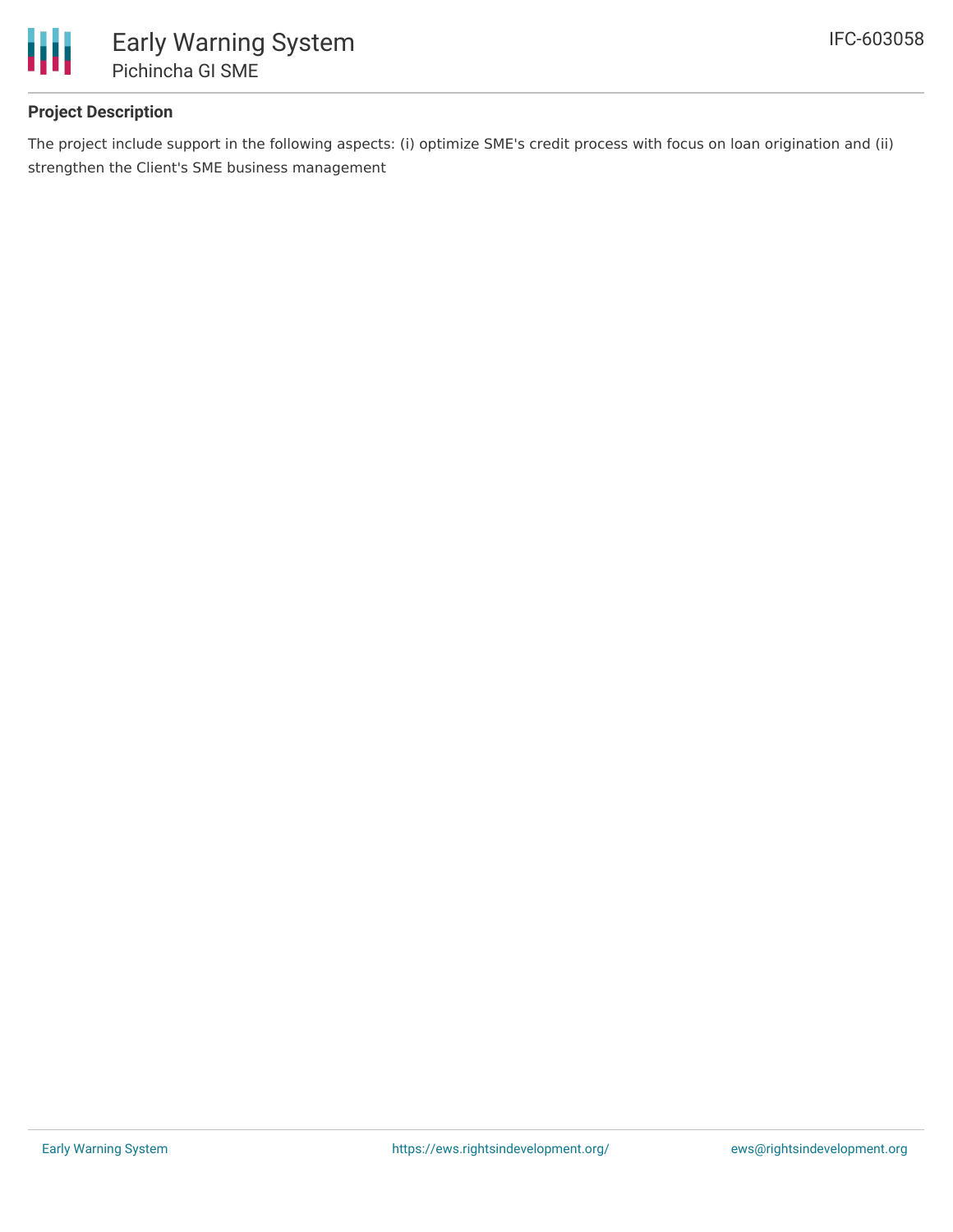

### **People Affected By This Project**

The expected impact of this project is to strengthen the client's SME business model and help to contribute to SME's access to financial services.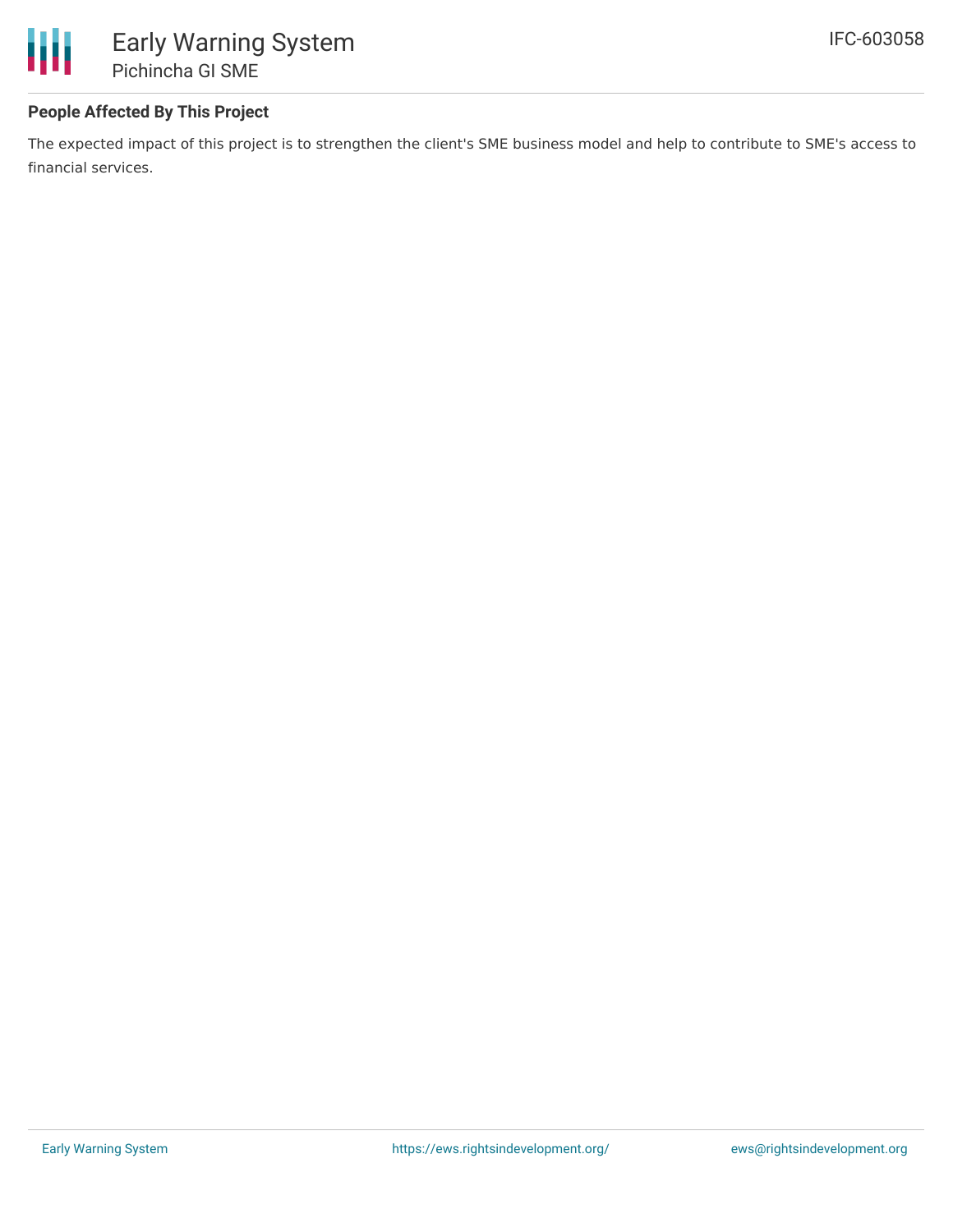#### **Investment Description**

• International Finance Corporation (IFC)

Investment type not available at the time of the snapshot

#### **Financial Intermediary**

Financial Intermediary: A commercial bank or financial institution that receives funds from a development bank. A financial intermediary then lends these funds to their clients (private actors) in the form of loans, bonds, guarantees and equity shares. Financial intermediaries include insurance, pension and equity funds. The direct financial relationship is between the development bank and the financial intermediary.

Banco [Pichincha](file:///actor/1021/) C.A. (Financial Intermediary)